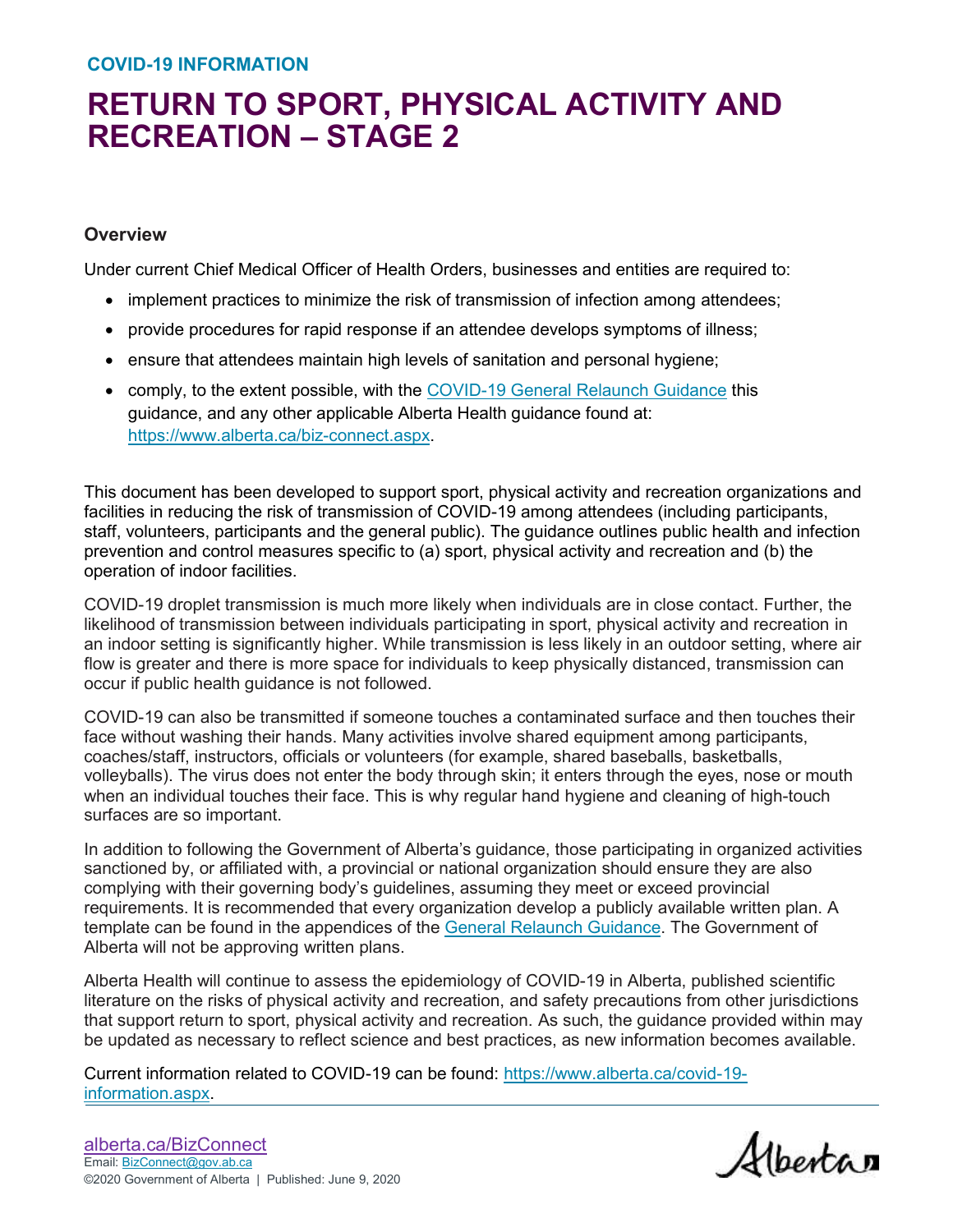#### **COVID-19 INFORMATION**

## **RETURN TO SPORT, PHYSICAL ACTIVITY AND RECREATION – STAGE 2**

#### **1.0 Facility Considerations**

| <b>General</b> | This guidance should be used in conjunction with any additional<br>applicable facility-specific quidance (e.g., Indoor recreation facilities<br>guidance, swimming pools theatres, etc.).<br>Wherever possible, activities should be re-located to outdoor<br>$\bullet$<br>settings instead of indoors.<br>Facility ventilation systems should be both operational and<br>$\bullet$<br>appropriate for the activities practiced within. |
|----------------|-----------------------------------------------------------------------------------------------------------------------------------------------------------------------------------------------------------------------------------------------------------------------------------------------------------------------------------------------------------------------------------------------------------------------------------------|
|                | Facility owners may wish to consult with an expert in<br>$\circ$<br>Heating, Ventilation and Air Conditioning (HVAC) for<br>assistance.                                                                                                                                                                                                                                                                                                 |
|                | Support healthy indoor air quality by:                                                                                                                                                                                                                                                                                                                                                                                                  |
|                | Discouraging use of scents to prevent sneezing and<br>$\circ$<br>coughing.                                                                                                                                                                                                                                                                                                                                                              |
|                | Maintaining appropriate humidity levels.<br>$\circ$                                                                                                                                                                                                                                                                                                                                                                                     |
|                | Limiting the casual use of overhead ceiling fans or portable<br>$\circ$<br>pedestal fans as much as possible. If fans are used,<br>minimize air flow that directs current from one person directly<br>toward another.                                                                                                                                                                                                                   |
|                | Air filters used in ventilation systems should consider MER-<br>$\circ$<br>14 or High Efficiency Particulate Air (HEPA) rated filters.                                                                                                                                                                                                                                                                                                  |
|                | Discard air filters carefully to prevent the discharge of viral<br>$\circ$<br>particles.                                                                                                                                                                                                                                                                                                                                                |
|                | Provide natural ventilation by opening windows and doors wherever<br>$\bullet$<br>possible to increase air flow.                                                                                                                                                                                                                                                                                                                        |
|                | Designate a responsible person to oversee activities to ensure<br>$\bullet$<br>public health guidelines are followed.                                                                                                                                                                                                                                                                                                                   |
|                | Consideration should be given to how to appropriately include or<br>$\bullet$                                                                                                                                                                                                                                                                                                                                                           |
|                | accommodate vulnerable persons such as seniors, those with                                                                                                                                                                                                                                                                                                                                                                              |
|                | disabilities and persons with compromised immune systems.                                                                                                                                                                                                                                                                                                                                                                               |
|                | Examples include reducing attendance, offering virtual<br>$\circ$                                                                                                                                                                                                                                                                                                                                                                       |
|                | methods of engagement and dedicating certain rooms/times                                                                                                                                                                                                                                                                                                                                                                                |
|                | for those at greater risk.<br>Instructors/responsible persons may not know who is an at-                                                                                                                                                                                                                                                                                                                                                |
|                | $\circ$<br>risk person, so consideration may be given to beginning                                                                                                                                                                                                                                                                                                                                                                      |
|                | high-intensity group physical activities with a reminder that                                                                                                                                                                                                                                                                                                                                                                           |
|                | there may be increased risk of transmission in these settings,                                                                                                                                                                                                                                                                                                                                                                          |
|                | and spacing guidance should be carefully followed.                                                                                                                                                                                                                                                                                                                                                                                      |

Albertan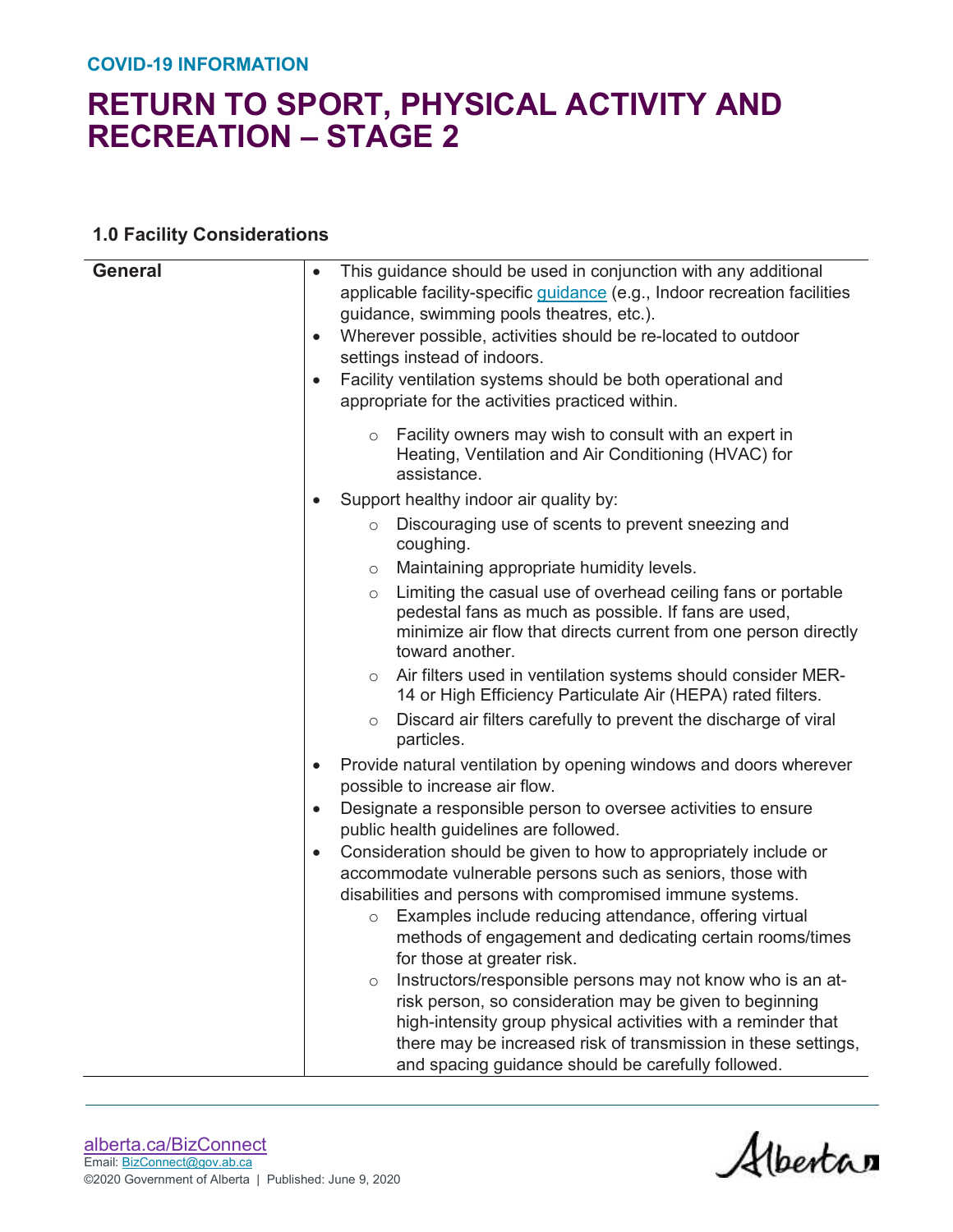|                                                         | $\bullet$ | Remove unnecessary communal items such as candy, magazines<br>and complimentary phone chargers. Where disposable water cups<br>are provided, place a garbage receptacle close by for any used<br>cups.<br>Indoor child play places remain closed at this time. |
|---------------------------------------------------------|-----------|----------------------------------------------------------------------------------------------------------------------------------------------------------------------------------------------------------------------------------------------------------------|
| <b>Staff and Volunteers</b>                             | $\bullet$ | Assign equipment and supplies to individual staff members and<br>avoid any unnecessary sharing.                                                                                                                                                                |
|                                                         | $\bullet$ | Staff who are exhibiting symptoms of COVID-19, who have travelled<br>internationally in the past 14 days, or who have been in close<br>contact with a case of COVID-19 in the last 14 days must stay home<br>and isolate.                                      |
|                                                         | $\bullet$ | It is recommended that all staff be knowledgeable with respect to<br>how COVID-19 is transmitted (i.e., droplet and contact<br>transmission).                                                                                                                  |
|                                                         | $\bullet$ | It is suggested that facilities designate a responsible person to<br>ensure public health guidelines are followed (e.g., watching for<br>adherence to physical distancing).                                                                                    |
|                                                         |           | The responsible person should not be someone engaged in<br>$\circ$<br>other critical duties (e.g., referee, lifeguard).                                                                                                                                        |
|                                                         | $\bullet$ | Encourage hand hygiene among staff.                                                                                                                                                                                                                            |
|                                                         |           | Staff should wear masks when they are not separated by a physical<br>barrier or two-metre distance from participants. Guidance is<br>available here.                                                                                                           |
|                                                         |           | Other personal protective equipment may be appropriate<br>$\circ$<br>depending on the task being performed (e.g., First Aid or<br>resuscitation).                                                                                                              |
|                                                         |           | When facility staff are transferring a participant with a disability in<br>and out of equipment, or assisting caregivers with an activity, both<br>the staff member and participant should wear masks whenever a<br>two-meter distance cannot be maintained.   |
| <b>Points of Entry and</b><br><b>Controlling Access</b> |           | Physical barriers are recommended to separate front-desk<br>attendants and patrons.                                                                                                                                                                            |
|                                                         | $\bullet$ | Provide hand sanitizer (60% alcohol or higher) at entry and exit<br>points, and encourage patrons to also bring their own.                                                                                                                                     |
|                                                         |           | Limit physical contact by using online payment and registration or<br>hands-free check in. If wrist-bands are required, the operator should<br>use self-applied bracelets and advise patrons to remove them once<br>they arrive home.                          |

Albertan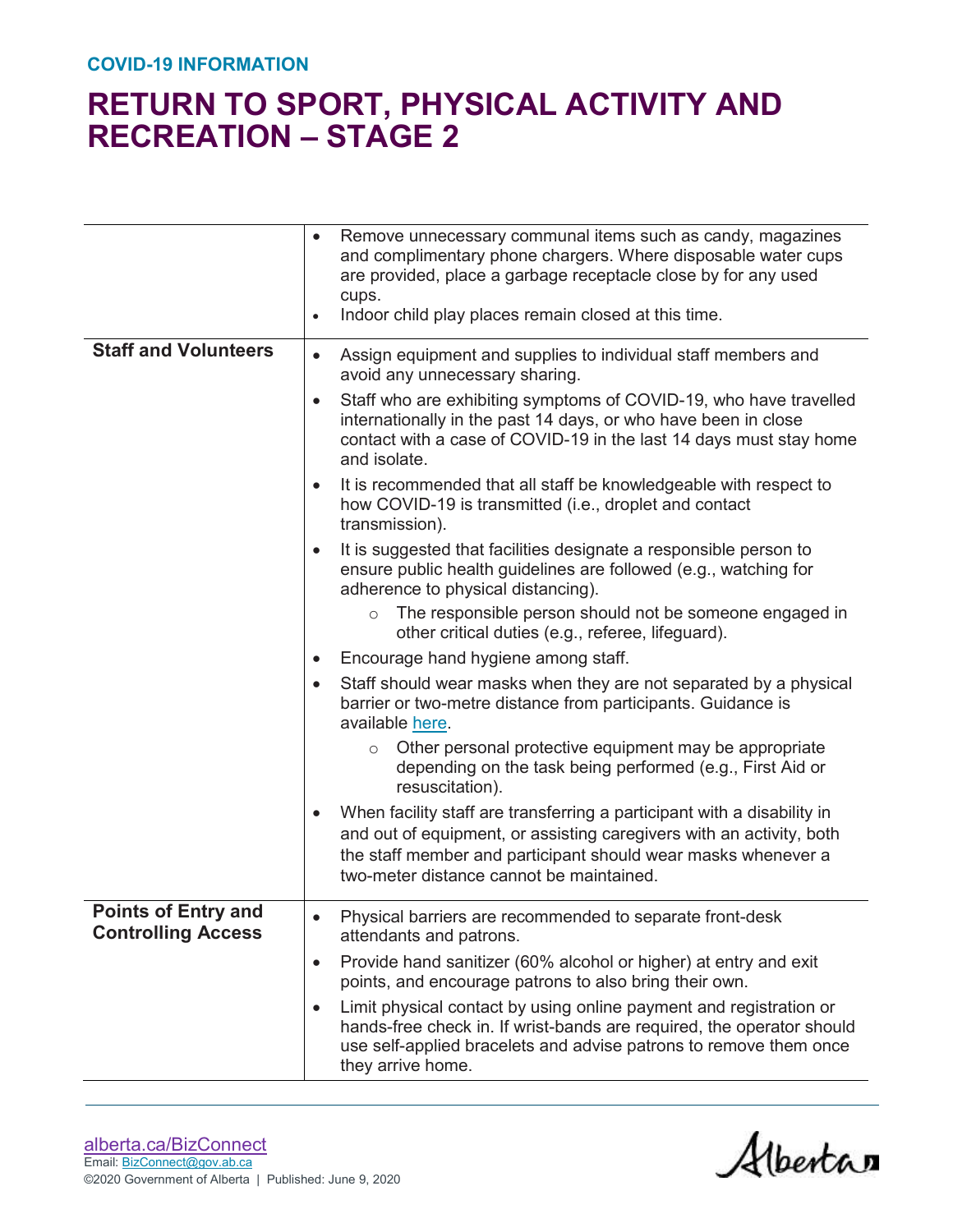|                                                 | To promote distancing, facilities should consider how to reduce<br>capacity in each room, venue, court, pool or ice surface in the<br>facility.                                                                                                                                                                                                                                                                                             |
|-------------------------------------------------|---------------------------------------------------------------------------------------------------------------------------------------------------------------------------------------------------------------------------------------------------------------------------------------------------------------------------------------------------------------------------------------------------------------------------------------------|
|                                                 | Consider using a booking system that sets out specified activity<br>$\bullet$<br>durations (e.g., one-hour workout periods, 90-minute ice times).                                                                                                                                                                                                                                                                                           |
|                                                 | Request that participants arrive no more than 5-10 minutes before<br>$\bullet$<br>their appointment or game. Coordinate appointment or game times<br>to avoid crowding and reduce wait times.                                                                                                                                                                                                                                               |
|                                                 | Encourage patrons to limit their time spent in the facility and to<br>$\bullet$<br>maintain physical distancing when returning to vehicles or homes.                                                                                                                                                                                                                                                                                        |
| <b>Facility Screening</b>                       | Facility operators should ask all participants to complete the COVID-<br>$\bullet$<br>19 self-screening tool prior to entrance into the facility and<br>commencement of any activity. The Screening Checklist is attached<br>at the end of the document (Appendix A).<br>Any participant that is exhibiting any symptoms cannot enter the<br>$\bullet$<br>facility or participate.                                                          |
| <b>Sanitation, Cleaning</b><br>and Disinfecting | In addition to routine facility cleaning protocols, increase frequency<br>$\bullet$<br>of sanitation of commonly touched surfaces and shared equipment<br>(such as water fountain handles, doorknobs, handrails, light<br>switches, countertops, tables, equipment handles and consoles).<br>A written cleaning and disinfecting schedule is<br>$\circ$<br>recommended. Encourage staff to document the time a<br>specific area is cleaned. |
|                                                 | Increase the frequency of cleaning of gymnasium floors to reduce<br>the risk of transmission from shared objects (e.g., balls) and those<br>who use wheelchairs.                                                                                                                                                                                                                                                                            |
|                                                 | Provide hand sanitizer throughout the facility and ensure that hand<br>$\bullet$<br>washing sinks are fully stocked with soap and paper towels                                                                                                                                                                                                                                                                                              |
|                                                 | Follow the cleaning and disinfecting guidance in the General<br><b>Relaunch Guidance.</b><br>Follow the disinfectant label instructions for use.<br>Consult the manufacturer's instructions before applying<br>$\circ$<br>disinfectant to any potentially sensitive equipment in the<br>facility (i.e. touch pads, electronics).                                                                                                            |
|                                                 | Ensure that used cleaning supplies are properly disposed of in a<br>lined waste bin that is emptied at least daily.                                                                                                                                                                                                                                                                                                                         |

Albertan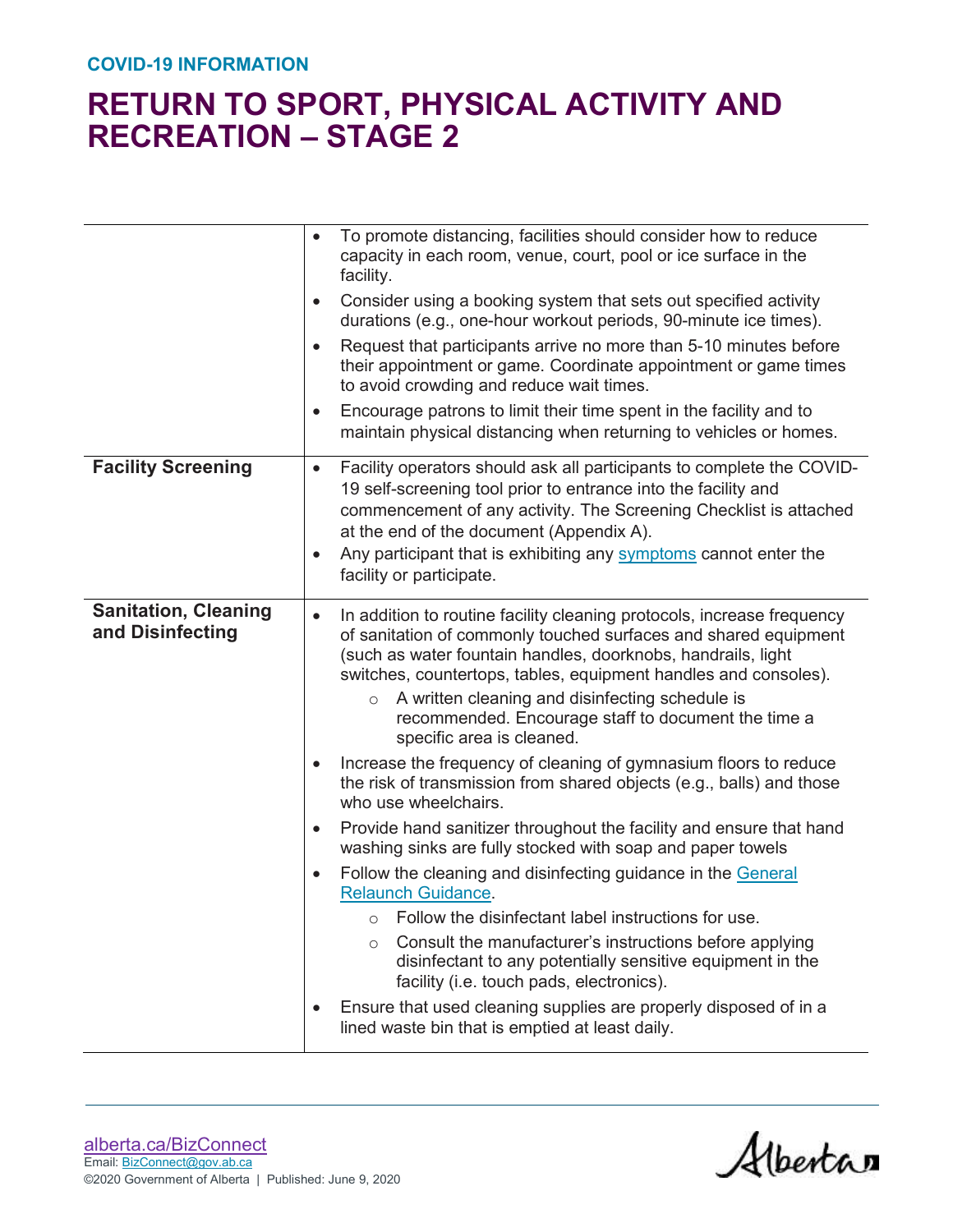| <b>Locker Rooms and</b><br><b>Change Rooms</b> | Facilities should discourage the use of locker rooms and change<br>rooms whenever possible.                                                                                                                                                                 |
|------------------------------------------------|-------------------------------------------------------------------------------------------------------------------------------------------------------------------------------------------------------------------------------------------------------------|
|                                                | Encourage participants to come dressed for their activity.<br>$\circ$                                                                                                                                                                                       |
|                                                | Set capacity limits on how many people can use locker rooms at the<br>$\bullet$<br>same time.                                                                                                                                                               |
|                                                | Adjust lockers to enable physical distancing.<br>$\bullet$                                                                                                                                                                                                  |
|                                                | Ensure that surfaces, sinks and toilets in are cleaned and<br>$\bullet$<br>disinfected regularly.                                                                                                                                                           |
|                                                | Remove self-serve and common-use items such as hair dryers,<br>$\bullet$<br>cotton swabs and disposable razors.                                                                                                                                             |
| <b>Physical Distancing</b>                     | Alter booking times of facility amenities (e.g., courts, pools, auxiliary<br>$\bullet$<br>rooms) to create a buffer between sessions.                                                                                                                       |
|                                                | Participants and spectators are expected to maintain a distance of<br>$\bullet$<br>two-metres in lobbies, change rooms, multi-purpose rooms, free-<br>weight areas and while off the field of play (players' bench,<br>bleachers, etc.).                    |
|                                                | For high intensity physical activity (e.g., rows of treadmills<br>$\circ$<br>and elliptical machines), consider physical barriers or at least<br>three metres distancing between equipment.                                                                 |
|                                                | Distancing exceptions can be made for those who are from<br>$\circ$<br>the same household.                                                                                                                                                                  |
|                                                | Wherever possible, promote physical distancing by:                                                                                                                                                                                                          |
|                                                | promoting one-way traffic flow to avoid individuals from<br>$\circ$<br>inadvertently interacting;                                                                                                                                                           |
|                                                | placing stickers or signage on the wall/floor at two-metre<br>$\circ$<br>distances;                                                                                                                                                                         |
|                                                | spacing seats, or assigning seating, at two-metre distances;<br>$\circ$                                                                                                                                                                                     |
|                                                | limiting classes and group fitness to cohort groups only (e.g.,<br>$\circ$<br>assigned class times).                                                                                                                                                        |
|                                                | Facilities should develop procedures that allow for uncongested<br>drop off and pick up of participants. (e.g., drive-thru lanes for pick up<br>and drop off of sport participants, dedicated entrances and exits for<br>incoming and outgoing sport teams) |
|                                                | Common area chairs and tables should be stacked, roped off or<br>removed from the area to promote distancing.                                                                                                                                               |

Albertan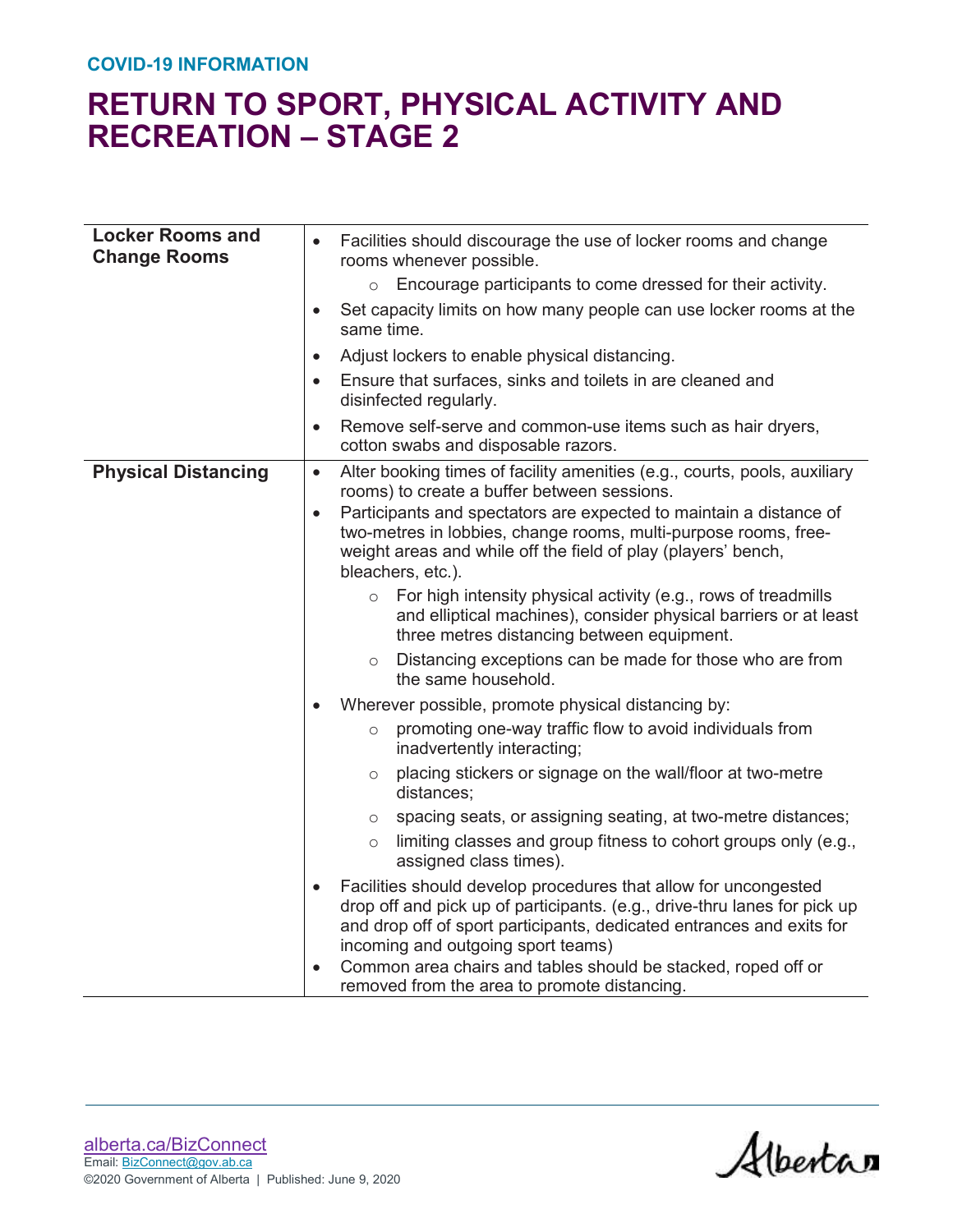| <b>Spectators</b>                                | Spectators (excluding parents and guardians where necessary for<br>$\bullet$<br>player support) should be kept out of participant spaces (e.g., fields<br>of play, courts, ice surfaces).<br>The maximum number of spectators is determined by how many<br>$\bullet$<br>people the space can hold while keeping two metres of distance<br>between attendees from different households/cohort families, up to<br>a maximum of 100 persons.<br>Unless from the same household, spectators should maintain a<br>$\bullet$<br>minimum two-metre distance from one another at all times, whether<br>the activity is indoor or outdoor.<br>It is strongly recommended that all spectators wear masks,<br>$\bullet$<br>especially in an indoor setting. Cheering and yelling is strongly<br>discouraged at this time as it presents a high risk of spreading<br>droplets.                                                                                                                                                                                                                                                                                                                                                                                                                                                                                             |
|--------------------------------------------------|----------------------------------------------------------------------------------------------------------------------------------------------------------------------------------------------------------------------------------------------------------------------------------------------------------------------------------------------------------------------------------------------------------------------------------------------------------------------------------------------------------------------------------------------------------------------------------------------------------------------------------------------------------------------------------------------------------------------------------------------------------------------------------------------------------------------------------------------------------------------------------------------------------------------------------------------------------------------------------------------------------------------------------------------------------------------------------------------------------------------------------------------------------------------------------------------------------------------------------------------------------------------------------------------------------------------------------------------------------------|
| <b>Encouraging</b><br><b>Participant Hygiene</b> | Encourage participants to bring their own equipment to the facility.<br>$\bullet$<br>Wherever possible, limit the use of shared equipment unless<br>participants engaged in the same activity are from the same<br>household.<br>Participant-owned equipment, including sport gloves, should<br>$\circ$<br>be visibly clean.<br>Equipment handled by hand or head (e.g., tennis balls,<br>$\circ$<br>basketballs, soccer balls) during play should be frequently<br>cleaned.<br>Where rental equipment is provided, it should be assigned to one<br>person only and be cleaned and disinfected upon return. Do not<br>use equipment that cannot be disinfected.<br>Participants should not share any personal items (e.g., water bottles,<br>$\bullet$<br>towels).<br>Enable and encourage participants to perform frequent hand<br>$\bullet$<br>hygiene before, during and after the activity.<br>Participants can be encouraged to carry and use their own<br>$\circ$<br>hand sanitizer.<br>Participants should refrain from touching their eyes, nose, mouth<br>and face while participating or while wearing sporting gloves.<br>Encourage participants to exhibit good respiratory etiquette (i.e.,<br>$\bullet$<br>sneezing or coughing into the crook of the elbow, no spitting, no<br>clearing of nasal passages, coughing or sneezing into a tissue). |
| <b>Masks</b>                                     | Guidance on how to wear a mask properly can be found here.<br>$\bullet$<br>Patrons and participants may wear a mask when they are not<br>$\bullet$<br>engaging in intense physical activity.                                                                                                                                                                                                                                                                                                                                                                                                                                                                                                                                                                                                                                                                                                                                                                                                                                                                                                                                                                                                                                                                                                                                                                   |

Alberta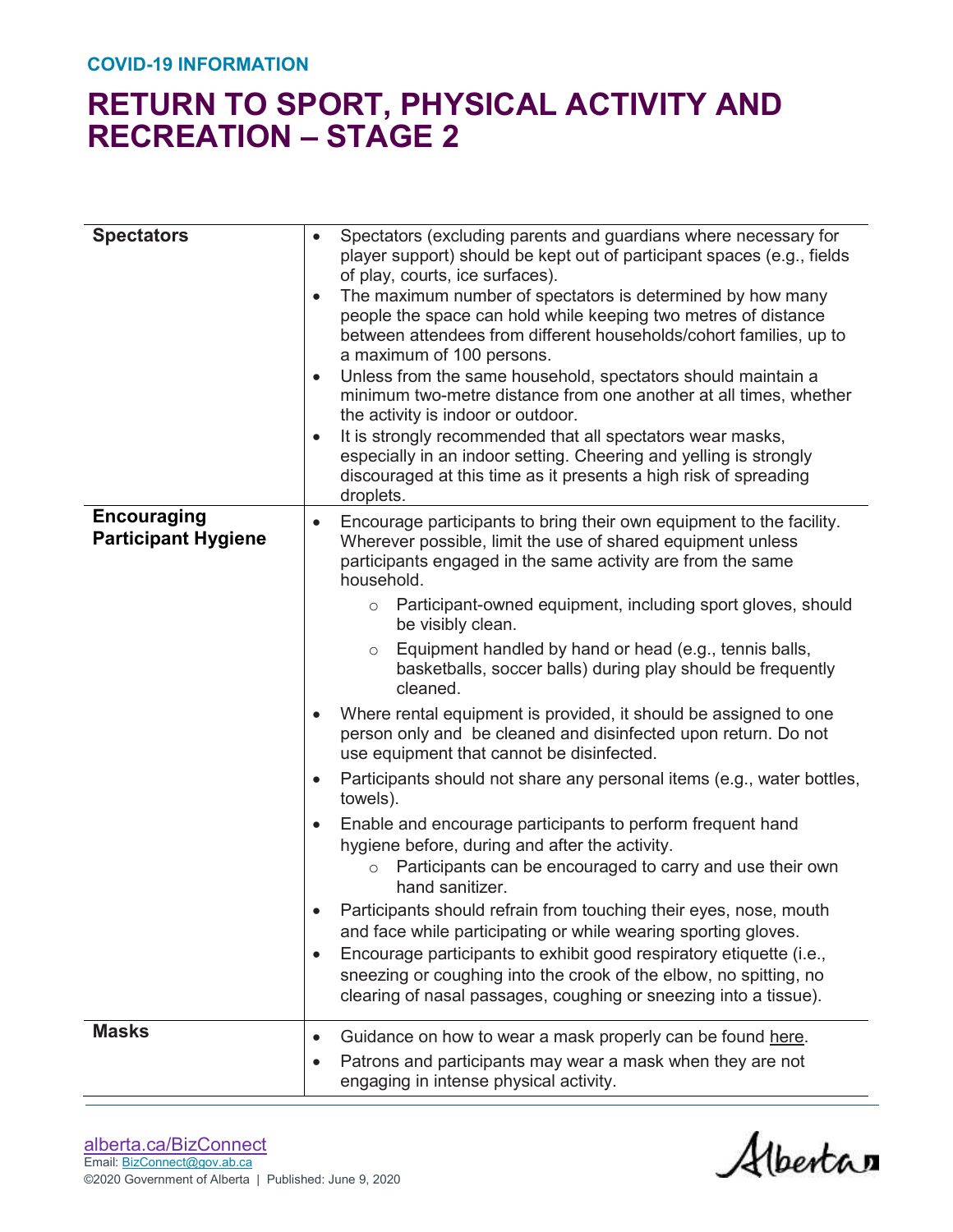| <b>Communications</b>                                                | Communicate to all participants (coaches/staff, instructors, officials,<br>participants, and their guardians, volunteers) about the risk of<br>COVID-19 and practices that should be undertaken to mitigate risk.<br>Communication platforms could include online registration<br>$\circ$<br>forms, rental contracts and automated telephone<br>switchboards.<br>Information posters and fact sheets can be downloaded here. Place<br>appropriate signs throughout the facility explaining:<br>Physical distancing expectations<br>$\circ$<br>Hand hygiene and respiratory etiquette<br>$\circ$<br>Cleaning and disinfection practices<br>$\circ$<br>In the event that a participant requires basic first aid, consider<br>$\bullet$<br>having a family member attend to the injured. If not possible, if the<br>first aider is a facility employee they should use appropriate personal<br>protective equipment, including a mask and gloves. |
|----------------------------------------------------------------------|------------------------------------------------------------------------------------------------------------------------------------------------------------------------------------------------------------------------------------------------------------------------------------------------------------------------------------------------------------------------------------------------------------------------------------------------------------------------------------------------------------------------------------------------------------------------------------------------------------------------------------------------------------------------------------------------------------------------------------------------------------------------------------------------------------------------------------------------------------------------------------------------------------------------------------------------|
| <b>Equipment</b>                                                     | Reconfigure fitness equipment (e.g., weight machines) to promote<br>$\bullet$<br>physical distancing. Consider installing physical barriers between<br>equipment wherever increased distancing is not possible.<br>It is strongly recommended that both physical barriers and at<br>$\circ$<br>least threemetres of distance greater distances be placed                                                                                                                                                                                                                                                                                                                                                                                                                                                                                                                                                                                       |
|                                                                      | between equipment used for high intensity activities (e.g.,<br>treadmills, stationary bikes) to lessen the likelihood of<br>transmission from higher exertion.<br>Have processes to ensure enhanced cleaning and disinfection of<br>$\bullet$<br>shared fitness equipment between each use by having readily                                                                                                                                                                                                                                                                                                                                                                                                                                                                                                                                                                                                                                   |
|                                                                      | available supplies and cleaning reminders and instructions located<br>in accessible places. Facility staff should ensure that cleaning<br>occurs between uses.                                                                                                                                                                                                                                                                                                                                                                                                                                                                                                                                                                                                                                                                                                                                                                                 |
| <b>Rapid Response to</b><br><b>Symptomatic</b><br><b>Individuals</b> | Facilities and organizers are required to have a rapid response plan<br>$\bullet$<br>in place to manage symptomatic participants, spectators and staff. A<br>rapid response plan sets out a fast-action plan for operators when<br>an attendee shows symptoms of COVID-19.<br>Details on rapid response can be found in the General<br>$\circ$<br><u>Relaunch Guidance</u> .                                                                                                                                                                                                                                                                                                                                                                                                                                                                                                                                                                   |
|                                                                      | Plans should include:                                                                                                                                                                                                                                                                                                                                                                                                                                                                                                                                                                                                                                                                                                                                                                                                                                                                                                                          |
|                                                                      | Immediate isolation of the symptomatic participant from<br>$\circ$<br>others, including arrangement for safe travel home (e.g., no<br>public transit).                                                                                                                                                                                                                                                                                                                                                                                                                                                                                                                                                                                                                                                                                                                                                                                         |
|                                                                      | Consideration of suspension or temporary cancellation of the<br>$\circ$<br>event.                                                                                                                                                                                                                                                                                                                                                                                                                                                                                                                                                                                                                                                                                                                                                                                                                                                              |

Albertan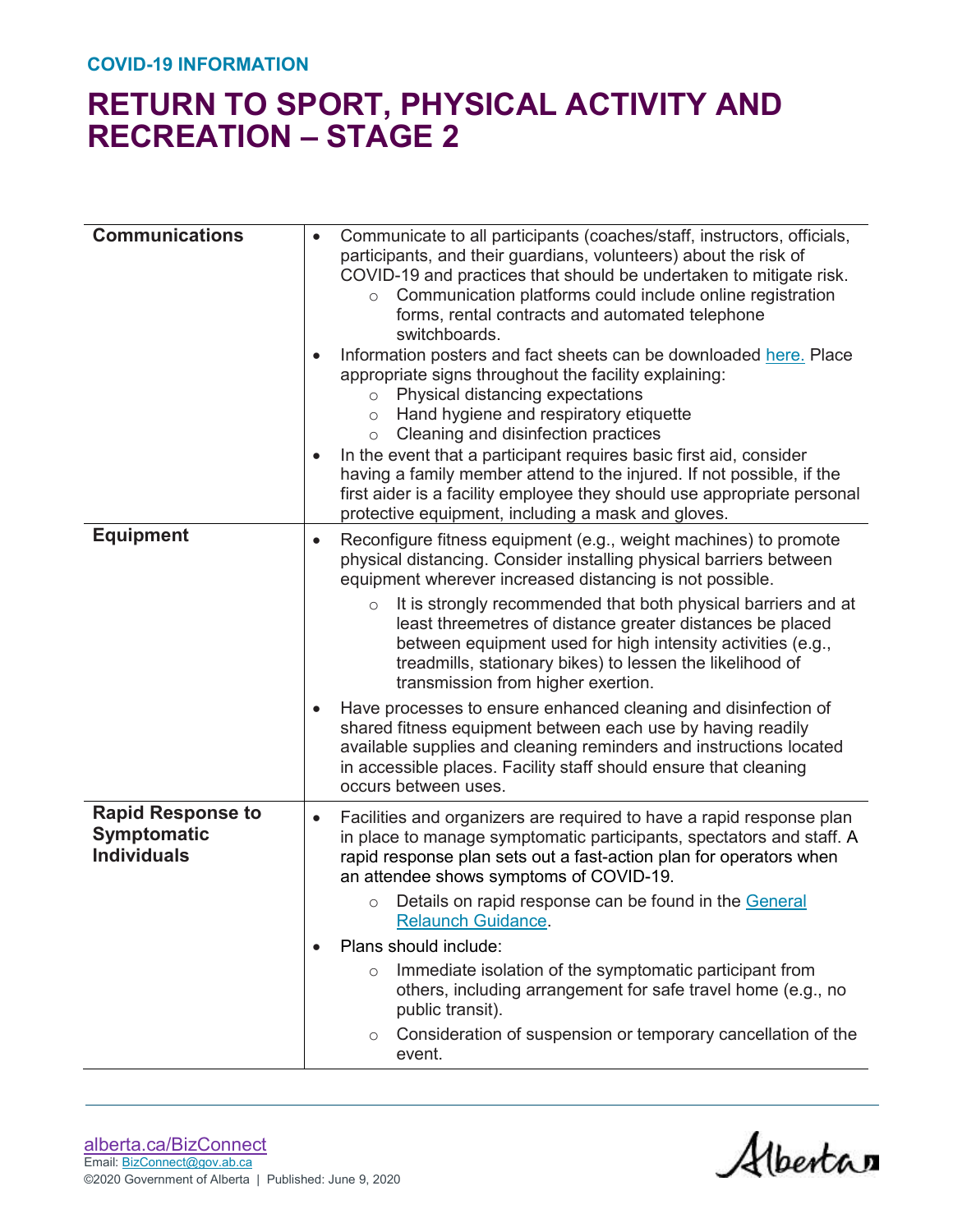|                                                         | Cleaning and disinfecting of all equipment and surfaces that<br>$\circ$<br>may have come into contact with the symptomatic<br>participant.                                                            |
|---------------------------------------------------------|-------------------------------------------------------------------------------------------------------------------------------------------------------------------------------------------------------|
|                                                         | o Performance of hand hygiene by remaining participants.                                                                                                                                              |
| <b>Facility Amenities /</b><br><b>Food and Beverage</b> | Venues that offer food or beverage services must adhere to<br>the Guidance for Restaurants, Cafes, Pubs, and Bars.<br>Ensure vending machines are cleaned frequently, in particular touch<br>keypads. |

#### **2.0 General Considerations for Sport, Physical Activity and Recreation Organizations**

| <b>Considerations for</b><br><b>Modifying Activities</b>        | To help plan activities, practices or games, consider the following:<br>Can the activity be modified to reduce the sharing of equipment<br>$\bullet$<br>touched by hands or sporting gloves?<br>Can the activity be modified to increase opportunities for physical<br>$\bullet$<br>distancing?<br>Can the activity be done outdoors instead of indoors?<br>$\bullet$<br>Can activities, practices and game play be shortened, or performed<br>$\bullet$<br>with fewer participants?                                                                                                                                                                                                                                                                                                                                                                                                                                                                                                                                                                                                            |
|-----------------------------------------------------------------|-------------------------------------------------------------------------------------------------------------------------------------------------------------------------------------------------------------------------------------------------------------------------------------------------------------------------------------------------------------------------------------------------------------------------------------------------------------------------------------------------------------------------------------------------------------------------------------------------------------------------------------------------------------------------------------------------------------------------------------------------------------------------------------------------------------------------------------------------------------------------------------------------------------------------------------------------------------------------------------------------------------------------------------------------------------------------------------------------|
| Mini-leagues and<br>"bubbles": Cohorting<br><b>Participants</b> | All aspects of organized sport, physical activity and recreation may<br>$\bullet$<br>proceed (programming, training, practice and competition) if physical<br>distancing is possible.<br>If those not participating in physical activity are unable to maintain<br>$\bullet$<br>safe physical distancing, masks should be worn. In sports and<br>activities that generally involve interaction between participants at a<br>distance of less than two-metres, it is recommended that:<br>The activity occur outdoors, or<br>$\circ$<br>Modification of the activity or sport occur to keep participants<br>$\circ$<br>at a safe distance.<br>Where sports and activities cannot be moved outdoors or modified<br>to maintain distance, it is essential to limit the number of contacts<br>between different participants. This is done by playing within set<br>cohorts <sup>1</sup> (e.g., mini-leagues or bubbles with a fixed number of<br>participants).<br>Mini-leagues and bubbles cannot exceed 50 people. This<br>$\circ$<br>number includes those participants, officials, coaches and |

 $1$  Cohort is defined as a closed, small group of no more than 50 individuals who participate in the same sport or activity, and remain together for the duration of Stage 2

 $\overline{a}$ 

Albertan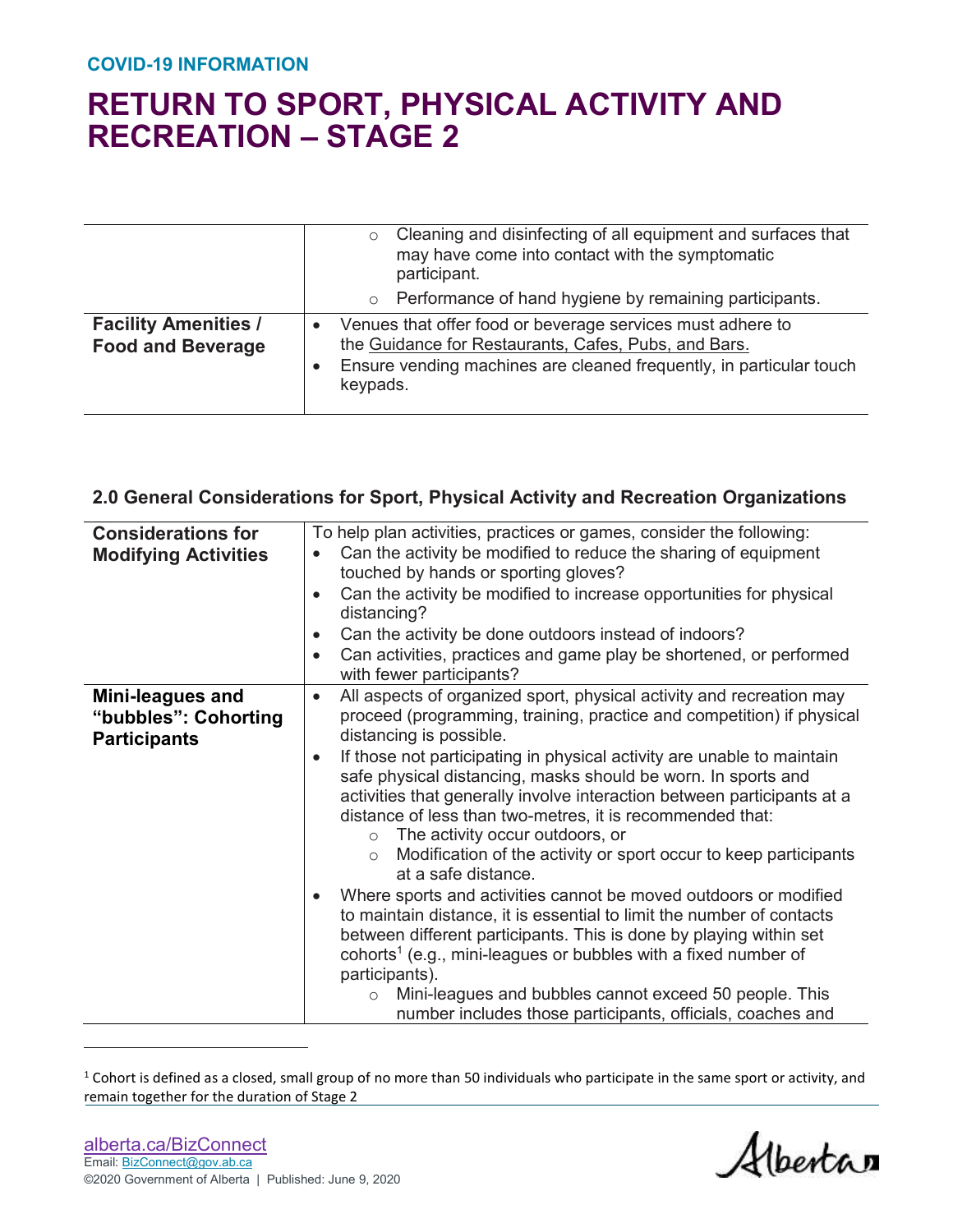|                                                | trainers who cannot maintain two metres of distance from<br>others at all times. This number does not include parents and<br>spectators.<br>Cohorts, mini-leagues and bubbles should remain together during<br>Stage 2 of Relaunch and only play within the same geographical<br>region (e.g., within a county, town or quadrant of a city).<br>It is recommended that mini-leagues and bubbles be supervised by<br>$\bullet$<br>a responsible person whose role is oversight over maintenance of<br>the group and other public health guidance.                                                                                                                                                                                                                                                                                                                                                                                                                                                                                                                                                                                                                                                                                                                                                                                                                                                                                                                                                                                                                                                                                                                                                                                                                                                                                                                                                                                                                                                      |
|------------------------------------------------|-------------------------------------------------------------------------------------------------------------------------------------------------------------------------------------------------------------------------------------------------------------------------------------------------------------------------------------------------------------------------------------------------------------------------------------------------------------------------------------------------------------------------------------------------------------------------------------------------------------------------------------------------------------------------------------------------------------------------------------------------------------------------------------------------------------------------------------------------------------------------------------------------------------------------------------------------------------------------------------------------------------------------------------------------------------------------------------------------------------------------------------------------------------------------------------------------------------------------------------------------------------------------------------------------------------------------------------------------------------------------------------------------------------------------------------------------------------------------------------------------------------------------------------------------------------------------------------------------------------------------------------------------------------------------------------------------------------------------------------------------------------------------------------------------------------------------------------------------------------------------------------------------------------------------------------------------------------------------------------------------------|
| <b>Public Health</b><br><b>Recommendations</b> | Participants, coaches, instructors, officials or volunteers who<br>$\bullet$<br>become symptomatic during an activity are required to be isolated<br>from others and must return home immediately.<br>To support public health contact tracing efforts in the event that an<br>$\bullet$<br>attendee tests positive, operators should consider collecting the<br>names and contact information of attendees.<br>Providing information is voluntary for attendees. An organization<br>$\bullet$<br>must obtain an individual's consent and notify them about the<br>purpose and legal authority for the collection.<br>Information about attendees will only be requested by Alberta Health<br>$\bullet$<br>Services if a potential exposure occurs onsite.<br>For businesses/workplaces, this includes staff, workers and<br>$\bullet$<br>volunteers on shift. Where feasible to do so, and particularly for<br>personal services and group events, it should also include<br>patrons/customers/the general public.<br>Records should only be kept for two weeks. An organization must<br>$\bullet$<br>make reasonable security arrangements to protect the personal<br>information.<br>Any personal information that is collected for COVID-19 contact<br>$\bullet$<br>tracing can only be used for this purpose, unless an individual<br>provides their consent.<br>For more information, the Office of the Information and Privacy<br>$\bullet$<br>Commissioner has released Pandemic FAQ: Customer Lists about<br>collecting personal information from customers during the COVID-19<br>pandemic.<br>For questions about your obligations under PIPA, please contact the<br>FOIP-PIPA Help Desk by phone at 780-427-5848 or by email at<br>sa.accessandprivacy@gov.ab.ca.<br>Organizations may encourage participants to download the<br>$\bullet$<br><b>ABTraceTogether contact-tracing app to assist public health officials</b><br>with contact tracing in the event an outbreak should occur. |
| <b>Masks</b>                                   | Participants can wear masks when they are not engaging in intense<br>$\bullet$<br>physical activity.                                                                                                                                                                                                                                                                                                                                                                                                                                                                                                                                                                                                                                                                                                                                                                                                                                                                                                                                                                                                                                                                                                                                                                                                                                                                                                                                                                                                                                                                                                                                                                                                                                                                                                                                                                                                                                                                                                  |

Albertan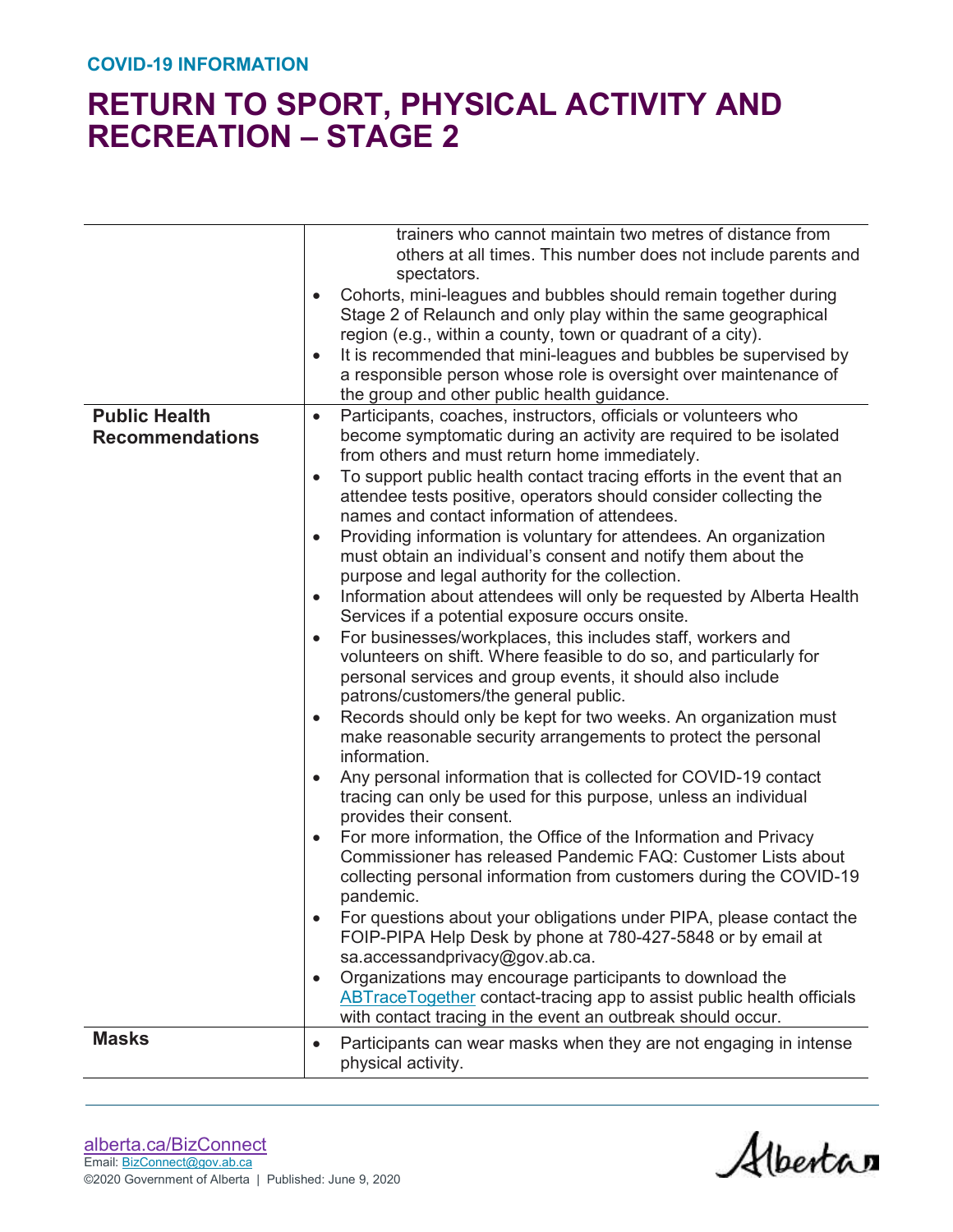|                               | Masks should NOT be worn when conducting intense physical<br>$\bullet$<br>activities.                                                                                                                                                                                                                                                                       |
|-------------------------------|-------------------------------------------------------------------------------------------------------------------------------------------------------------------------------------------------------------------------------------------------------------------------------------------------------------------------------------------------------------|
|                               | Masks and face shields cannot be assured to stay in place<br>$\circ$<br>during the course of intense activity.<br>There is some evidence to suggest that wearing a mask<br>$\circ$<br>during high intensity activities could have negative health<br>effects.<br>Mask use during swimming can increase the likelihood of<br>$\circ$<br>choking or drowning. |
| Participants, Coaches,        | Participants should proactively and regularly monitor for symptoms.<br>$\bullet$                                                                                                                                                                                                                                                                            |
| <b>Instructors, Staff,</b>    | Symptomatic individuals are prohibited from participating.                                                                                                                                                                                                                                                                                                  |
| <b>Volunteers, Officials,</b> | Hand hygiene should occur before and after each activity.<br>$\bullet$                                                                                                                                                                                                                                                                                      |
| <b>Aides</b>                  | o Hands should be cleaned before and after using sporting<br>gloves.                                                                                                                                                                                                                                                                                        |
|                               | Gloves should be cleaned after each use.<br>$\bigcirc$                                                                                                                                                                                                                                                                                                      |
|                               | To the extent possible, participants should refrain from touching their<br>$\bullet$                                                                                                                                                                                                                                                                        |
|                               | eyes, nose, mouth and face during activity.                                                                                                                                                                                                                                                                                                                 |
|                               | Practice respiratory etiquette. Participants should refrain from<br>$\bullet$                                                                                                                                                                                                                                                                               |
|                               | spitting and clearing their nasal passages during activities.                                                                                                                                                                                                                                                                                               |
|                               | Limit group celebrations and other customs during activities (e.g.,<br>$\bullet$<br>handshakes, high fives, fist bumps, chest bumps) that bring<br>participants with two-meters or promote contact.                                                                                                                                                         |
|                               | Water bottles should be labelled with the name of the owner. Do not<br>$\bullet$<br>share water bottles.                                                                                                                                                                                                                                                    |
|                               | To the extent possible, arrive dressed and ready to participate.<br>$\bullet$                                                                                                                                                                                                                                                                               |
|                               | There will be limited access to locker rooms to prevent gathering.                                                                                                                                                                                                                                                                                          |
|                               | After activities, individuals should minimize time spent in<br>$\bullet$                                                                                                                                                                                                                                                                                    |
|                               | dressing/locker/change rooms and maintain physical distance<br>lobbies and common spaces.                                                                                                                                                                                                                                                                   |
|                               | Transportation to and from activities should be arranged so that only<br>$\bullet$                                                                                                                                                                                                                                                                          |
|                               | cohort members, or members from the same household, share                                                                                                                                                                                                                                                                                                   |
|                               | rides.                                                                                                                                                                                                                                                                                                                                                      |
| <b>Competition and Mini-</b>  | For those activities where participants are unable to adhere to<br>$\bullet$                                                                                                                                                                                                                                                                                |
| <b>League Play</b>            | physical distancing, cohorts of a total of 50 individuals should be<br>formed (mini-league).                                                                                                                                                                                                                                                                |
|                               | Mini-leagues should remain together for the duration of<br>$\circ$                                                                                                                                                                                                                                                                                          |
|                               | Stage 2 of Relaunch.                                                                                                                                                                                                                                                                                                                                        |
|                               | Mini-leagues allow sport teams to return to a safe level of<br>$\circ$                                                                                                                                                                                                                                                                                      |
|                               | play, and will help to mitigate risk of widespread transmission                                                                                                                                                                                                                                                                                             |
|                               | by limiting the number of athletes that come within close                                                                                                                                                                                                                                                                                                   |
|                               | contact.                                                                                                                                                                                                                                                                                                                                                    |

Albertan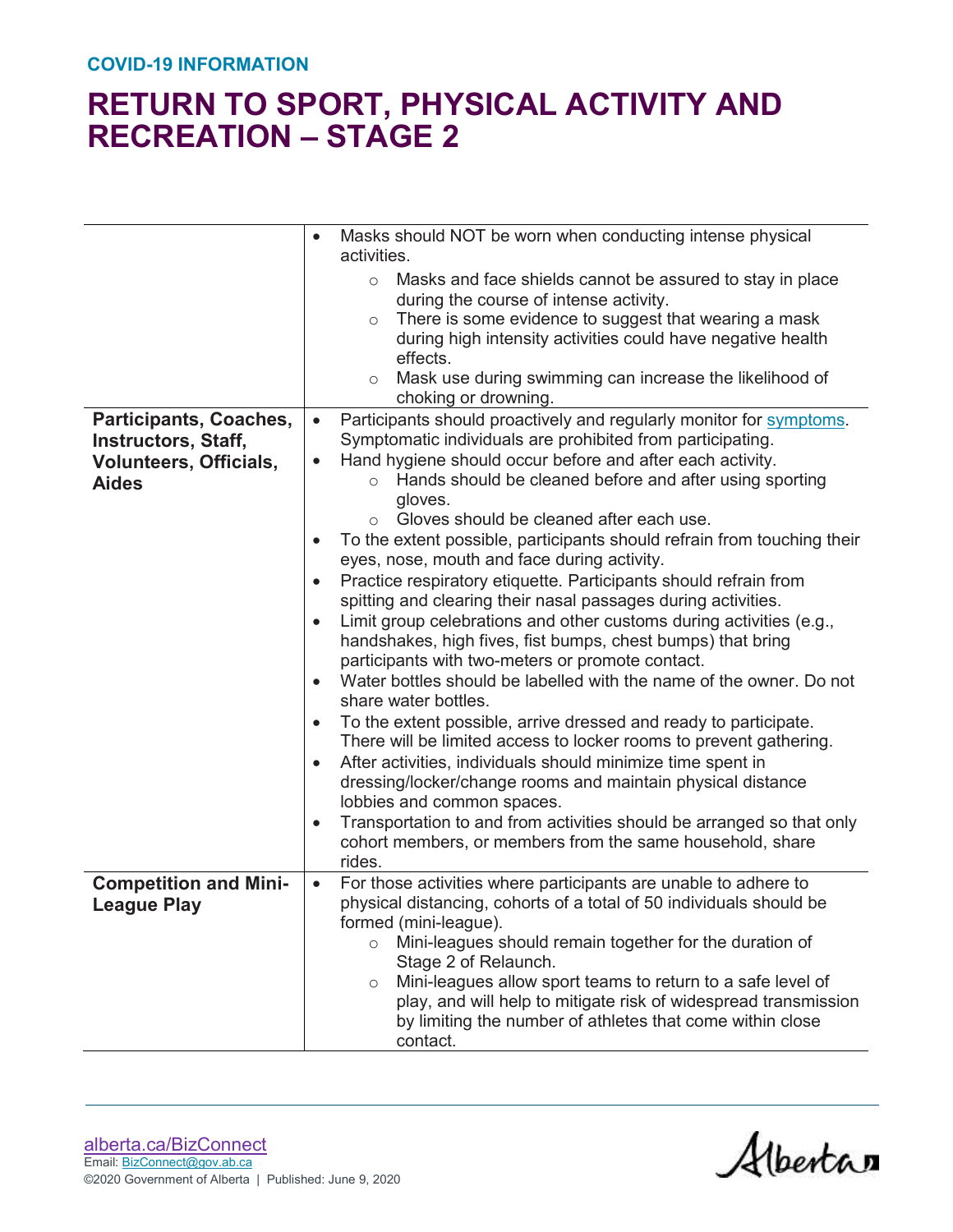|               | Each mini-league can be comprised of multiple teams, to a<br>$\bullet$<br>maximum of 50 people. Game play between teams must be limited<br>to teams within the same cohort/mini-league.<br>$\circ$ Teams in different mini-leagues cannot play each other.<br>The 50 person maximum includes coaches/staff, instructors,<br>$\bullet$<br>participants from multiple teams, officials, and volunteers who<br>cannot maintain two metres of distance from others at all times.<br>Within each mini league, game play can resume between teams. At<br>$\bullet$<br>least two-metres distancing should be maintained between all when<br>off the field of play (e.g., on benches, during intermission).<br>The two-metre physical distancing rule can be relaxed for<br>$\circ$<br>participants from the same household. |
|---------------|----------------------------------------------------------------------------------------------------------------------------------------------------------------------------------------------------------------------------------------------------------------------------------------------------------------------------------------------------------------------------------------------------------------------------------------------------------------------------------------------------------------------------------------------------------------------------------------------------------------------------------------------------------------------------------------------------------------------------------------------------------------------------------------------------------------------|
| <b>Travel</b> | For Stage 2 of Relaunch, activities should be restricted to local<br>$\bullet$<br>community opportunities. Participants should not seek sport,<br>physical activity and recreation opportunities in other regions, or out<br>of province.<br>Cross-jurisdictional, or inter-regional, play should not occur<br>$\circ$<br>at this stage.                                                                                                                                                                                                                                                                                                                                                                                                                                                                             |

### **3.0 Sport and Activity-Specific Considerations**

| <b>High intensity Fitness</b><br><b>Classes and Studios</b><br>(Dance, High Intensity)<br>Classes) |           | There is no scientific evidence establishing a 'safe' distance<br>between participants during indoor high intensity activities.                                                                                                                       |
|----------------------------------------------------------------------------------------------------|-----------|-------------------------------------------------------------------------------------------------------------------------------------------------------------------------------------------------------------------------------------------------------|
|                                                                                                    |           | Both operators and participants should proceed with this type<br>$\circ$<br>of exercise with caution and should take appropriate<br>measures to reduce risk of exposure and transmission.                                                             |
|                                                                                                    |           | For high-intensity class (e.g., Zumba®, Spin®/cycle class, hot yoga,<br>boot camp), reduce the overall number of participants in classes to<br>ensure that a minimum distance of three-meters is maintained in all<br>directions of each participant. |
|                                                                                                    |           | Increase physical distance, or install physical barriers,<br>$\circ$<br>between the instructor and participants.                                                                                                                                      |
|                                                                                                    |           | Allow adequate time to thoroughly clean and disinfect equipment<br>between each class.                                                                                                                                                                |
|                                                                                                    | $\bullet$ | Instructors should wear dedicated microphones to reduce the need<br>for shouting.                                                                                                                                                                     |
|                                                                                                    |           | $\circ$ Participants should not sing along to the music or shout back<br>at the instructor.                                                                                                                                                           |
|                                                                                                    | $\bullet$ | Consider creating cohorts of classmates by assigning specific times<br>for the same participants to partake in classes.                                                                                                                               |
|                                                                                                    |           |                                                                                                                                                                                                                                                       |

Albertan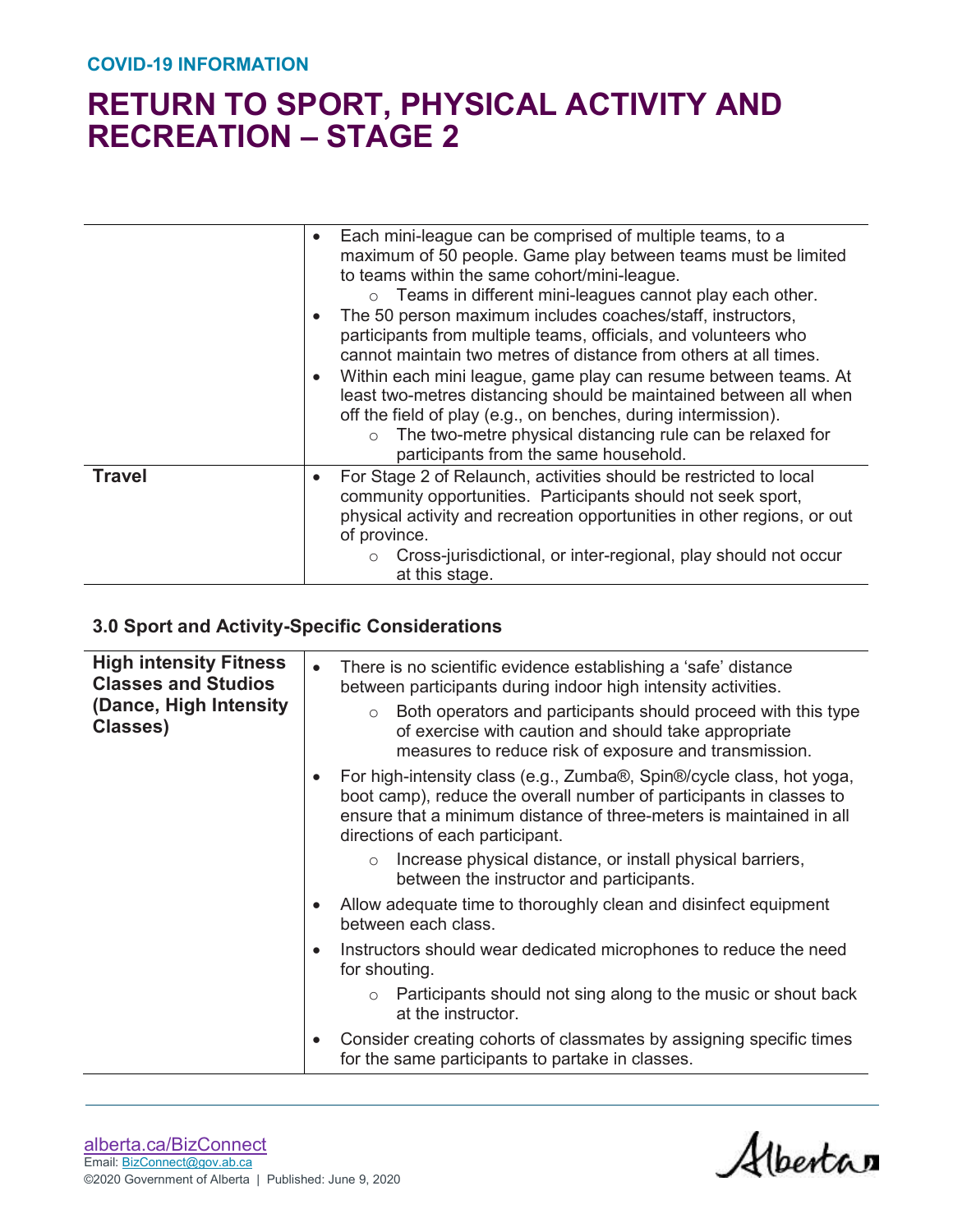|                                                              | Mitigate the potential for classmates to gather before and after a<br>$\bullet$<br>class within the facility.                                                                                                                                                                                                                                                                                     |
|--------------------------------------------------------------|---------------------------------------------------------------------------------------------------------------------------------------------------------------------------------------------------------------------------------------------------------------------------------------------------------------------------------------------------------------------------------------------------|
|                                                              | Ensure group fitness classrooms are well ventilated (e.g., open<br>$\bullet$<br>windows if possible).                                                                                                                                                                                                                                                                                             |
|                                                              | For classes with significant movement (i.e. dance, fighting), it is<br>$\bullet$<br>recommended the program be altered to limit the need to travel<br>within the room. Consider dancing in a designated area or moving<br>the class outdoors.<br>Dance lessons for couples from the same household or cohort<br>٠<br>family can proceed with two metres of spacing maintained between<br>couples. |
| <b>Low Intensity Fitness Classes</b><br>(e.g. Yoga, Pilates) | Participants should be encouraged to bring their own equipment<br>$\bullet$<br>(e.g. mats, blocks).                                                                                                                                                                                                                                                                                               |
|                                                              | If equipment is shared, it should be cleaned and sanitized between<br>$\bullet$<br>users.                                                                                                                                                                                                                                                                                                         |
|                                                              | Where fitness activities involve participants in close proximity to the<br>$\bullet$<br>floor, the floor should be cleaned thoroughly between each class.                                                                                                                                                                                                                                         |
|                                                              | Participants should be arranged to maintain two metres distance<br>$\bullet$<br>between each other at all times.                                                                                                                                                                                                                                                                                  |
|                                                              |                                                                                                                                                                                                                                                                                                                                                                                                   |
| <b>Weight Rooms</b>                                          | Space weight machines at least two metres apart.<br>$\bullet$                                                                                                                                                                                                                                                                                                                                     |
|                                                              | Consider greater distances (three metres) between aerobic fitness<br>$\bullet$<br>equipment where high exertion is common (e.g., treadmills, rowing<br>machines, stationary bikes).                                                                                                                                                                                                               |
|                                                              | Designate areas for the use of certain equipment (e.g., stretching<br>$\bullet$<br>areas, kettle bell areas) and for movement (e.g., heavy rope, tire<br>flipping zone) to ensure distancing is maintained.                                                                                                                                                                                       |
|                                                              | Consider using tape on the floor to define designated areas and<br>$\bullet$<br>manage flow of participants.                                                                                                                                                                                                                                                                                      |
|                                                              | If equipment cannot be moved, and positioning will result in<br>$\bullet$<br>participants being within a two-metre distance, consider blocking off<br>every other piece of equipment or erecting barriers such as acrylic<br>glass between equipment.                                                                                                                                             |
|                                                              | Where spotting is necessary for heavy weight lifting, participants<br>$\bullet$<br>may form small cohorts to limit direct contact with others.                                                                                                                                                                                                                                                    |
| <b>Indoor Tracks</b>                                         | Width of track lanes should be considered for physical distancing.<br>$\bullet$<br>Consider limiting the use of every second lane.                                                                                                                                                                                                                                                                |
|                                                              | It is suggested that runners travel in the same direction on the track.<br>$\bullet$                                                                                                                                                                                                                                                                                                              |

Alberta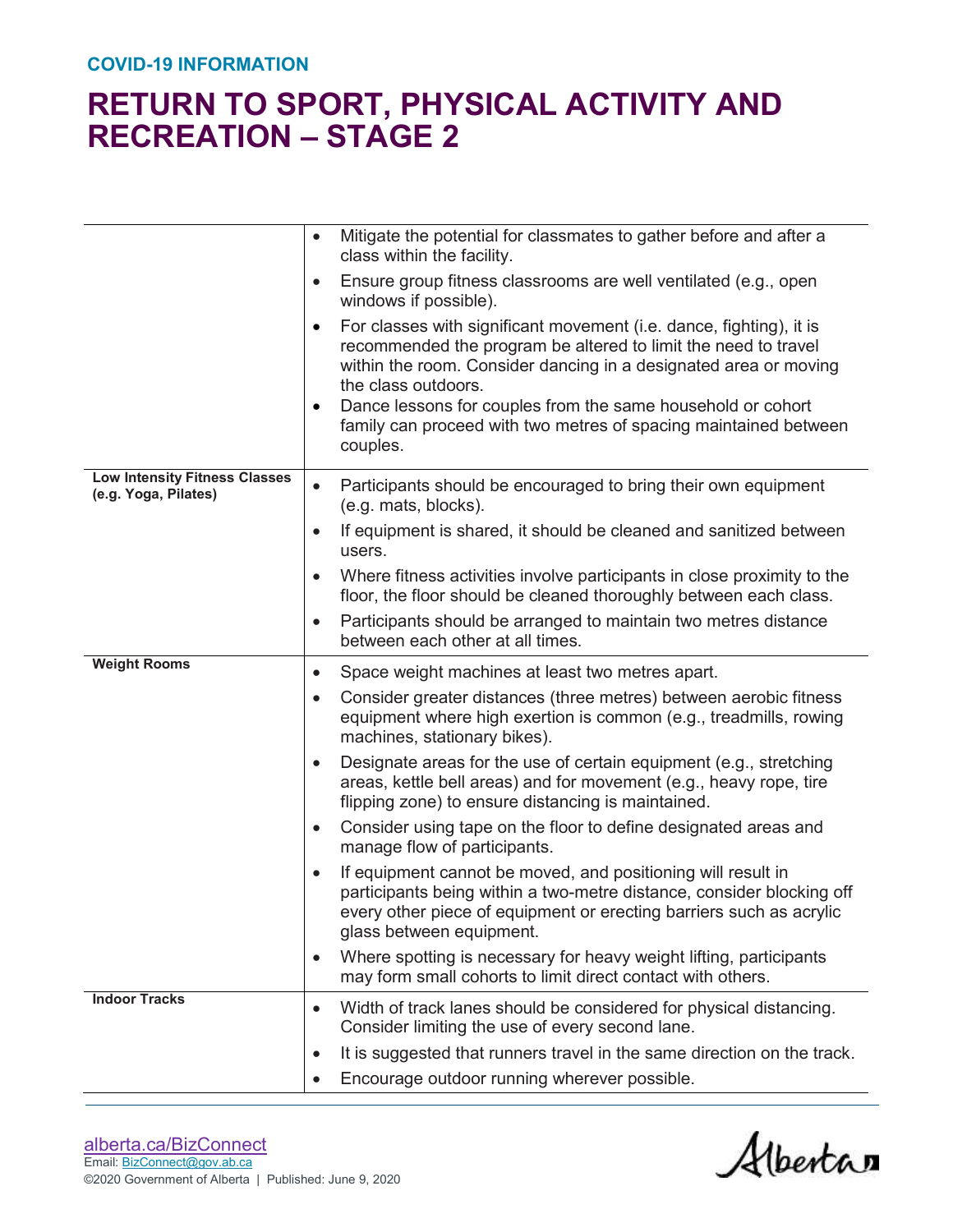#### **COVID-19 INFORMATION**

| <b>Squash and Racquet Ball</b><br><b>Courts</b>                                    | Where not playing with family members, participants should play<br>$\bullet$<br>within a cohort/mini league.                                                                                                                                            |
|------------------------------------------------------------------------------------|---------------------------------------------------------------------------------------------------------------------------------------------------------------------------------------------------------------------------------------------------------|
|                                                                                    | Encourage participants to bring their own clean equipment when<br>$\bullet$<br>possible.                                                                                                                                                                |
|                                                                                    | $\circ$ Where equipment is rented, operators should clean and<br>disinfect between uses.                                                                                                                                                                |
| <b>Gymnastics and Rock</b><br>Climbing                                             | Establish appointments and designate climbing times to ensure<br>$\bullet$<br>physical distancing can be maintained.                                                                                                                                    |
|                                                                                    | Climbers and gymnasts should be asked to thoroughly wash their<br>$\bullet$<br>hands before and after using shared equipment (e.g., climbing<br>holds, beams, rings).                                                                                   |
|                                                                                    | Many surfaces in these settings cannot be effectively sanitized.<br>$\bullet$<br>Facilities may consider modifying training to limit the number of<br>surfaces handled by participants.                                                                 |
|                                                                                    | $\circ$ Encourage climbers to clean hands immediately prior to and<br>after use.                                                                                                                                                                        |
|                                                                                    | Remove any self-serve chalk bowls and require participants to bring<br>$\bullet$<br>their own chalk.                                                                                                                                                    |
|                                                                                    | Remove mats and other equipment that is torn or in disrepair as<br>$\bullet$<br>these items cannot be effectively sanitized.                                                                                                                            |
|                                                                                    | If gear or equipment rental is permitted, ensure it is cleaned and<br>$\bullet$<br>disinfected after being returned.                                                                                                                                    |
|                                                                                    | Enhance the frequency of cleaning of handholds, rings, bars and<br>$\bullet$<br>other frequently handled surfaces.                                                                                                                                      |
|                                                                                    | Consult the Alberta Gymnastics Cleaning Guide for specific<br>$\bullet$<br>instructions on how to clean equipment.                                                                                                                                      |
| Arena Sport (Figure Skating,<br>Ringette, Hockey)                                  | Ice use should be limited to organized activities (e.g., figure skating,<br>$\bullet$<br>hockey, ringette). No more than 50 people can be on the ice/boxes<br>at the same time. This includes referees and coaches, but does not<br>include spectators. |
| <b>Multi-use Gymnasiums,</b><br><b>Fieldhouses and Community</b><br><b>Centres</b> | Total number of individuals in a gymnasium setting cannot exceed<br>100.                                                                                                                                                                                |
|                                                                                    | If different activities are conducted in the gymnasium setting, cohort<br>$\bullet$<br>groups should be kept separate. Physical barriers (e.g., curtains) are<br>recommended if possible.                                                               |
|                                                                                    | Participants of different activities should not mix with other<br>$\circ$<br>activity participants.                                                                                                                                                     |

Albertan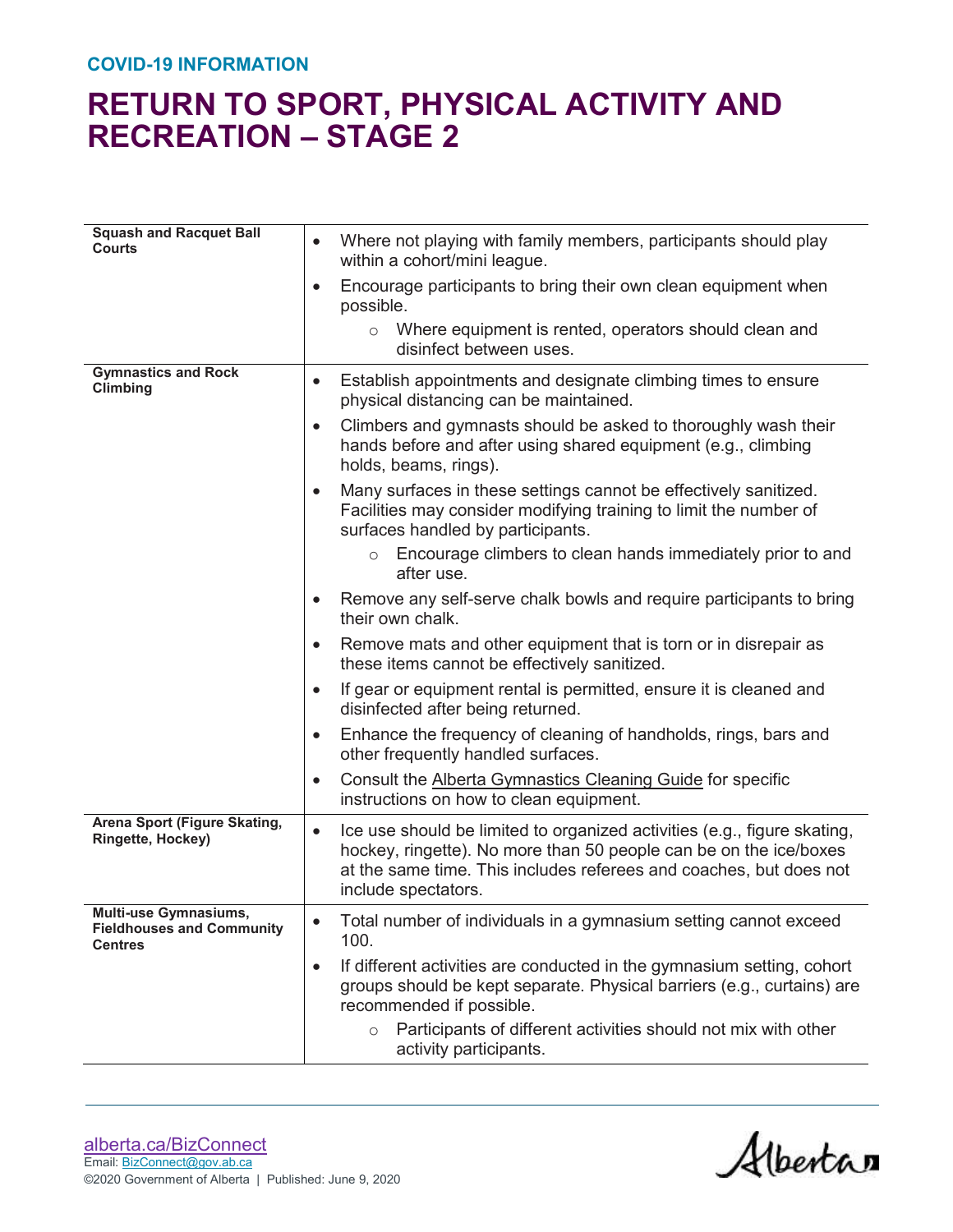|                                                                           | Organized court sports (e.g., volleyball, basketball, badminton,<br>$\bullet$<br>pickle ball) may occur with cohorts of no more than 50 persons.                                            |
|---------------------------------------------------------------------------|---------------------------------------------------------------------------------------------------------------------------------------------------------------------------------------------|
|                                                                           | Players should follow marked one-way traffic patterns when entering<br>$\bullet$<br>and exiting the gymnasium.                                                                              |
|                                                                           | Gymnasium floors should be thoroughly cleaned at an enhanced<br>frequency.                                                                                                                  |
| <b>Martial Arts, Mixed Martial</b><br>Arts, Wrestling, Boxing             | For any activities with close and sustained contact between<br>participants, participants should be cohorted to the greatest extent<br>possible.                                            |
|                                                                           | Cohorts should be comprised of those from the same weight<br>$\circ$<br>class or skill level.                                                                                               |
|                                                                           | Remove any mats or equipment that is torn or in disrepair, as these<br>items cannot be properly cleaned and disinfected.                                                                    |
| <b>Personal Training</b><br>/Coaching/Nutritional<br><b>Consultations</b> | These services should continue to be offered virtually, or outdoors, if<br>$\bullet$<br>possible.                                                                                           |
|                                                                           | In-person sessions should allow for physical distancing or barriers<br>$\bullet$<br>between the client and trainer. If this is not possible, the trainer<br>should consider wearing a mask. |
| <b>Pool and Aquatic Activities</b><br>(Swimming, Diving)                  | <b>Consult the Guidance for Swimming Pools.</b>                                                                                                                                             |